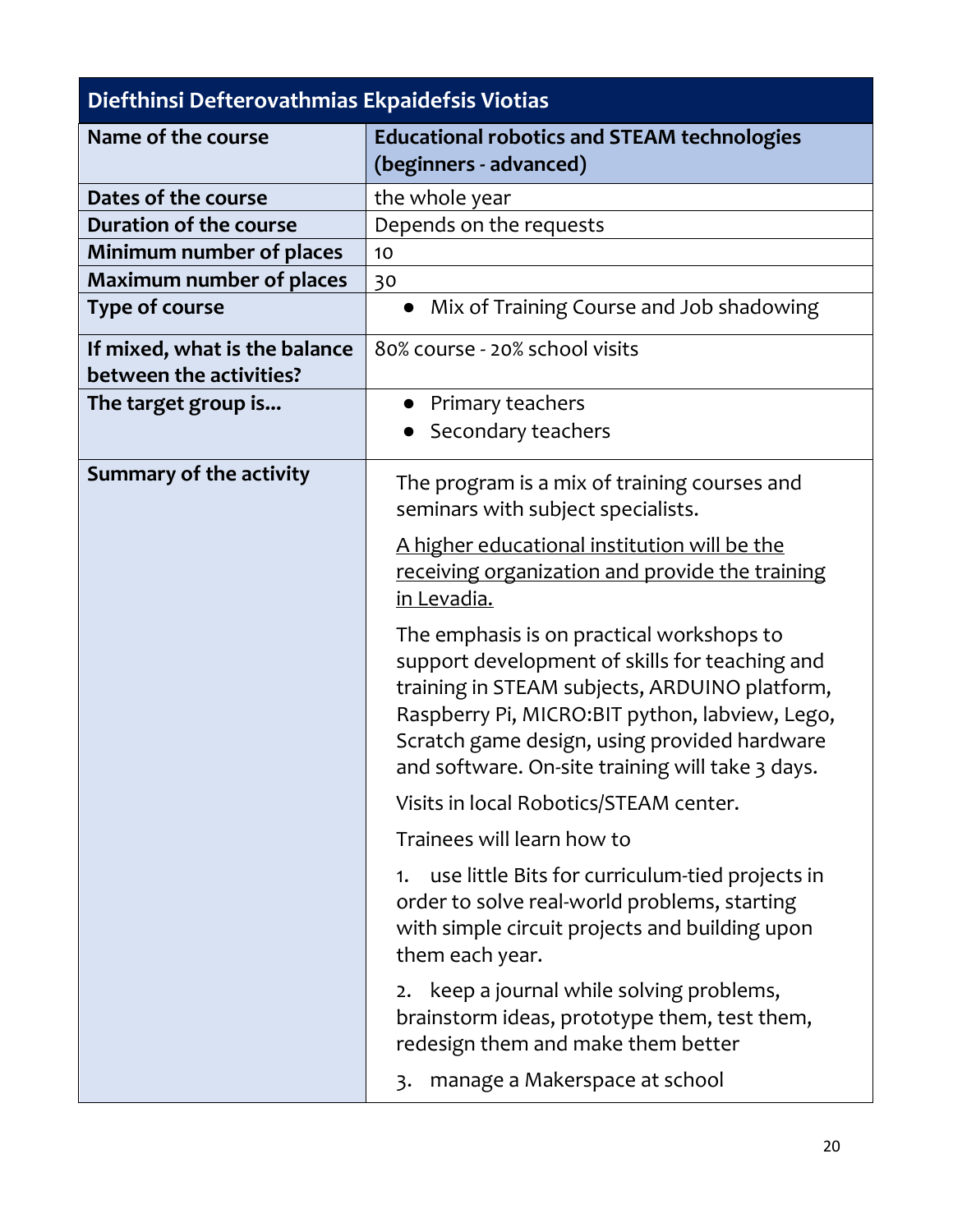4. blend ART with STEM subjects in order to prepare students for their roles as global citizens

According to our education program there are two level of training:

#### **BASIC LEVEL**

## **ADVANCED LEVEL**

# BASIC LEVEL (for beginners)

On basic level the participants will understand the computational thinking and the epistemology of STEAM. Participants will learn how to create a didactic scenario involves artifacts, Arduino platform, Micro:bit platform, Edison robot, lego wedo, electronic components, sensors and actuators. They will use design software to create 3D artifacts for their STEAM applications. They will handle all the above components and devices to create simple application under specific didactic scenarios. They will learn to programming using blocks!

Topics of BASIC STEAM SCENARIOS: Participants will learn to programming Arduino and Micro:bit, Edison robot, lego, under fantastic scenarios! Based on interesting of participants and the specialization of teachers, participants involves to specific scenario.

Help a Robot to escape from a maze

Using open hardware and open software learners will develops a robot using sensors to Obstacle Avoid. After the construction will be a competition in a maze! The competition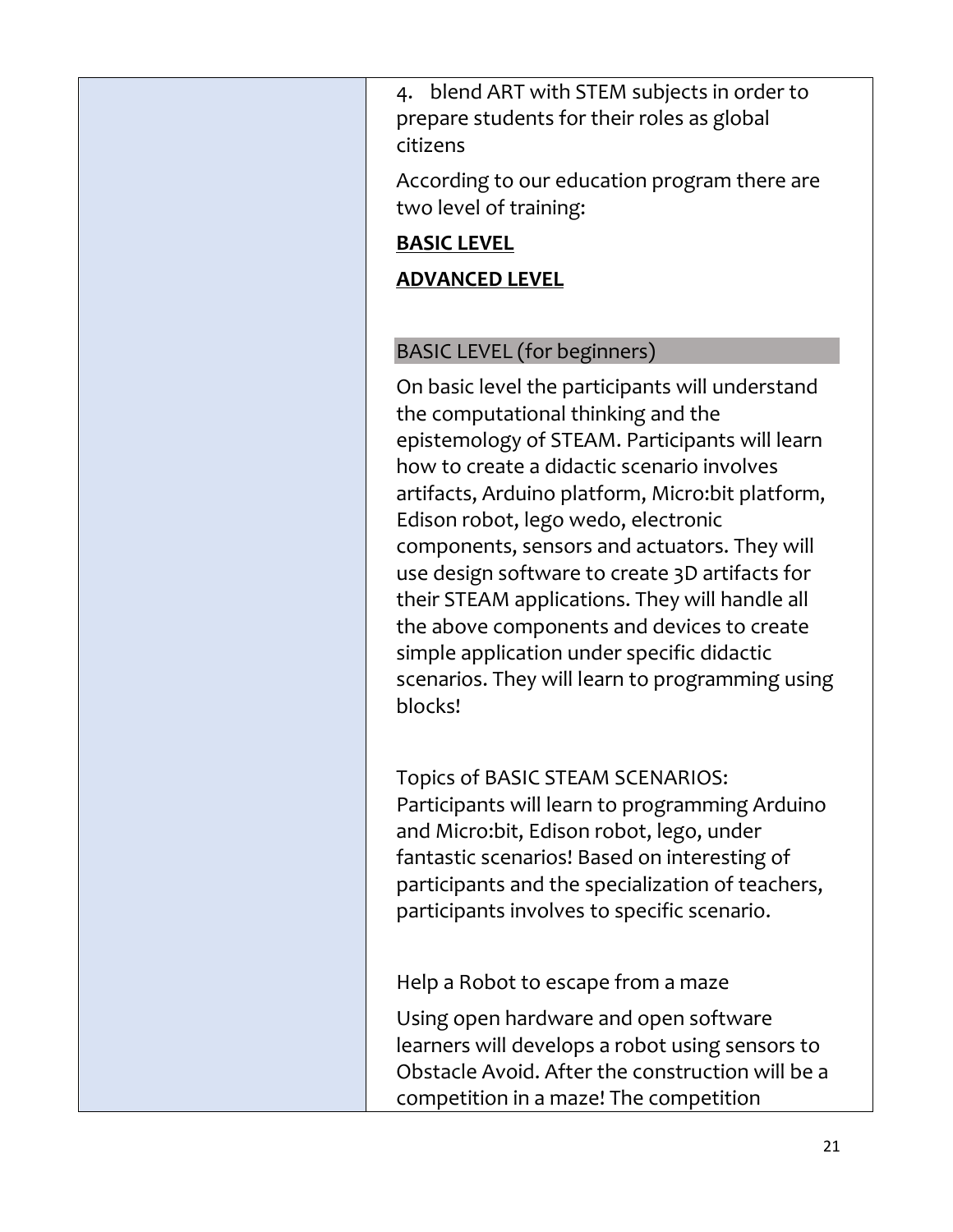involves class subject of: Mats, Physics, Geometry. Architecture, Technology. All in a didactic scenario! Who will escape from the maze!

A scenario based on the experience and the interest of the participants will be implemented:

#### **Robotics in Theatre**

Participants will study and develops robotics scenes from ancient Greek mythology. They bring alive the myth of Hercules and Jason with Argo. In this activity the participants learn how to involve education robotics in ART!

### **Mission to Mars**

Under a rescue scenario, learners will save the life of astronauts after a disaster in their station. They develop a robot machine to transfer the astronauts to safe place into the station. The scenario involves different class subjects: Math, Physics, Geometry. Astronomy, Technology, ICT! All in a didactic scenario!

### **Catch the thief in Louvre museum.**

Louvre museum is a magic place for teachers to teach art to students. In this scenario, participants will program the arduino platform to catch a thief who try to steal a famous painting art! In this activity the participants learn how to involve education robotics in ART!

### **UNPLAGGED STEAM activities**

Participants will develop STEAM activities without programming! UNPLGGED STEAM help K6 students to understood physical phenomena and understood the real world! The UNPLGGED STEAM activities have with positive effect and help students with attention-deficit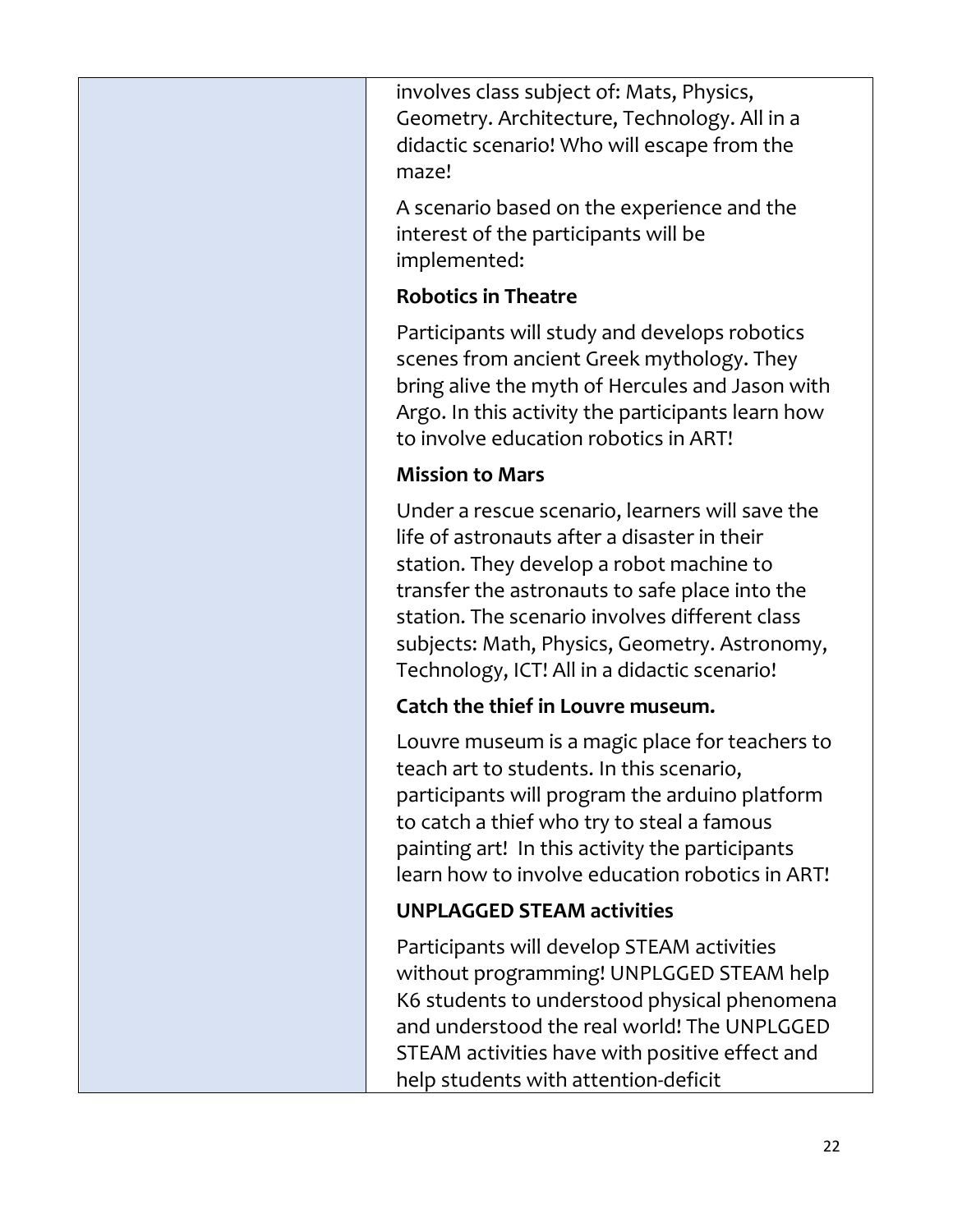hyperactivity disorder (ADHD) to learn themselves to concentration in their works!

ADVANCE LEVEL (for experts)

The scope of advance level is to involve the participants to advance programming. They will involve in real problems and they will try to find the best solution! In advance level the participant will learn

- $\checkmark$  LabVIEW programming for ARDUINO and Raspberry Pi platform
- ✓ Python programming for MICRO:BIT and Raspberry Pi platform
- $\checkmark$  App inventor programming for Bluetooth applications

Participant will use ARDUINO platform MICRO:BIT and RASPBERRY Pi as open hardware to develop their application!

About Labview: LabVIEW is a visual programming language: it is a system-design platform and development environment that was aimed at enabling all forms of system to be developed. LabVIEW object-oriented programming uses concepts from other objectoriented programming languages such as C++ and Java, including class structure, encapsulation, and inheritance. You can use these concepts to create code that is easier to maintain and modify without affecting other sections of code within the application.

CERN using the LabVIEW object-oriented programming!!! : Measuring and controlling, in real time, the position of bulk components to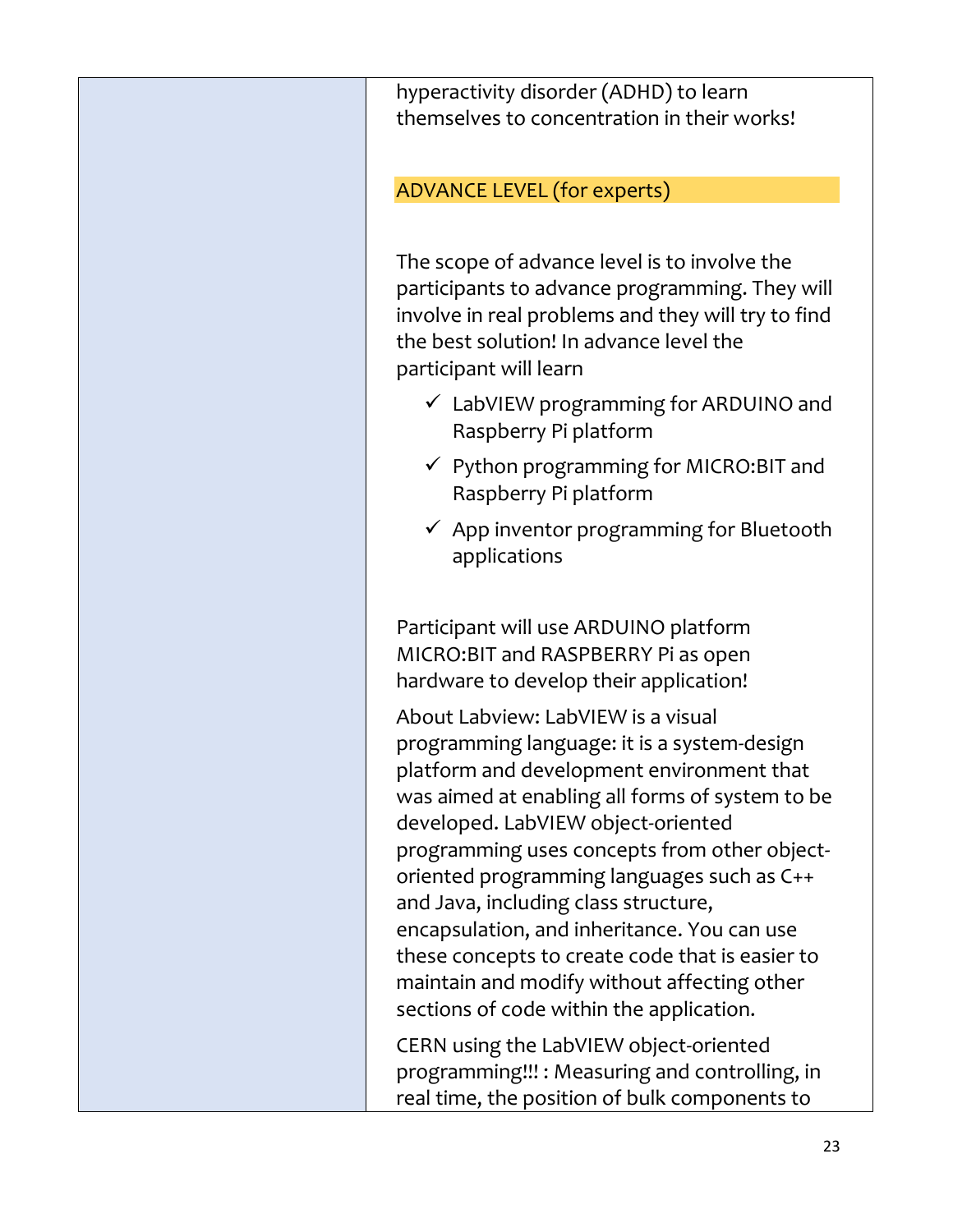absorb energetic particles out of the nominal beam core with high reliability and accuracy at the world's most powerful particle accelerator, the Large Hadron Collider (LHC).

It will be α challenge to learn this programming language!

Topics of ADVANCE STEAM SCENARIO: Participants will learn to programming Labview and python, under fantastic scenarios!

### **Smart home**

Participants will create the smart home of their dreams! Using protocols like Wi-Fi or Bluetooth they develop application to control their devices in their smart house. Participants under activities will understood the philosophy of Internet of thinks.

# **Automation in greenhouse**

Participants will create automations for hydroponic agricultural in a greenhouse. Participants will learn how to measure and control environment magnitudes. Using Arduino platform as hardware, Labview code will control all the process in the greenhouse in real time!

Robotic application using LabVIEW

Participant will create a 4 DOF robotic arm and will learn to program the robotic arm using LabVIEW code. The scope of activities is to introduction the participants to understudy the core of learning machines.

Educational Robotics using Raspberry Pi platform

Participants using python programming and raspberry pi platform will control their own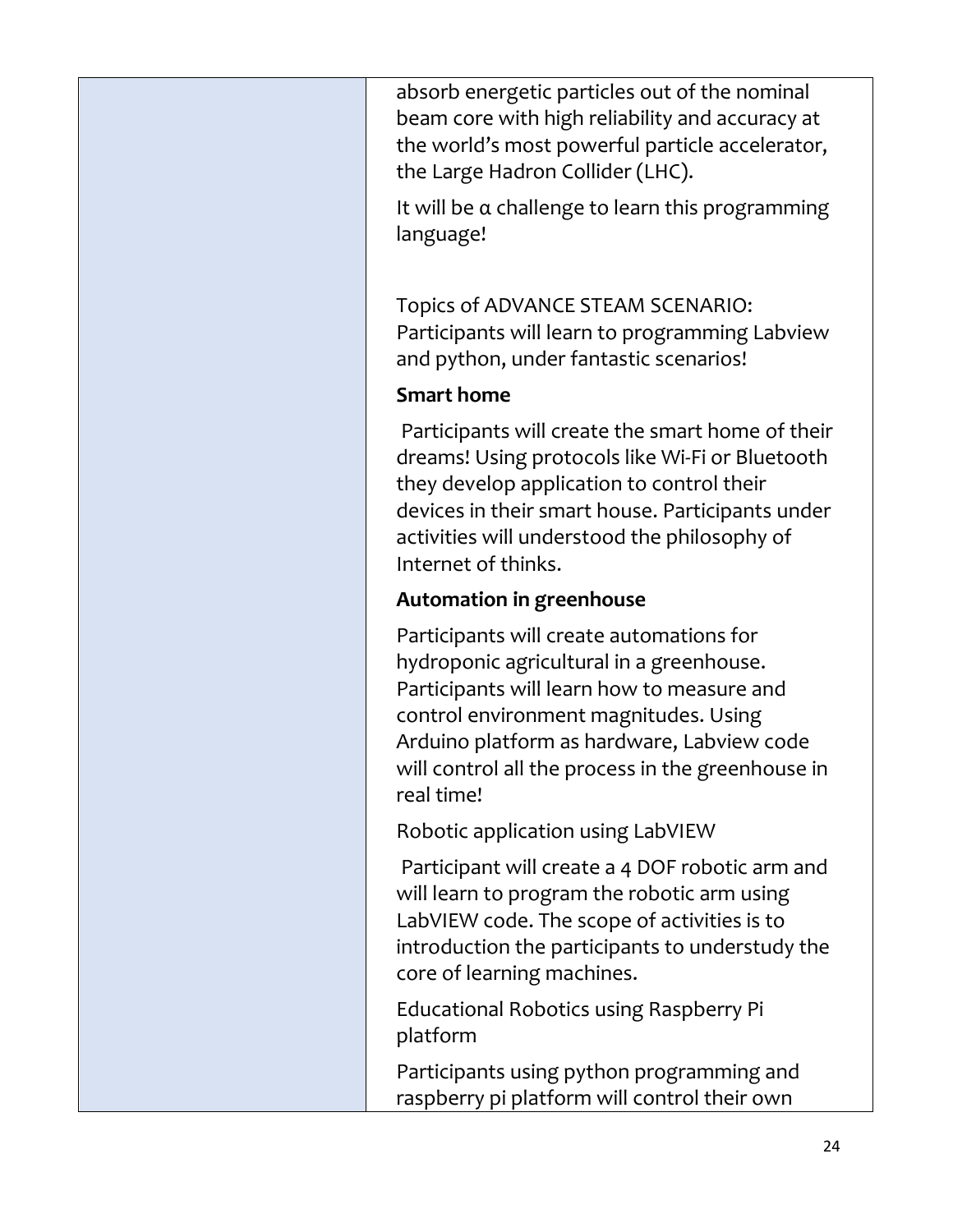| robot. The target of this activity is to handle the                                         |
|---------------------------------------------------------------------------------------------|
| libraries of python to develop funny                                                        |
| applications for students using the Raspberry Pi                                            |
| platform!                                                                                   |
|                                                                                             |
| Content and pedagogical skills to deliver the content:                                      |
| $\checkmark$ Development of a scaffolded set of STEAM                                       |
| activities that can be integrated into the                                                  |
| curriculum                                                                                  |
| $\checkmark$ Training in educational robotics,<br><b>STEM</b>                               |
| technologies                                                                                |
| $\checkmark$ Hands-on approach to the study of science,                                     |
| technology, engineering and math                                                            |
| $\checkmark$ Engineering competencies (design, iteration,                                   |
| prototype development, design reviews, project                                              |
| planning)                                                                                   |
| $\checkmark$ Coding, programming and computational                                          |
| thinking/ Writing code for educational purposes                                             |
| $\checkmark$ Data-logging and scientific methods<br>$\checkmark$ Contextualized mathematics |
|                                                                                             |
| $\checkmark$ Making the study of math and science more visual<br>and creative               |
| $\checkmark$ Art and design                                                                 |
|                                                                                             |
| $\checkmark$ Making artifacts                                                               |
| $\checkmark$ Development of 21st century skill sets in students                             |
| (teamwork, cooperation and collaboration, time<br>management, resource allocation, etc.)    |
| $\checkmark$ Pedagogical training in how to integrate STEAM                                 |
| into existing or renewed practices/The role of                                              |
| teachers (facilitators, guiding investigations and                                          |
| encouraging discussion)                                                                     |
| $\checkmark$ Assessment and evaluation activities to measure                                |
| what students are learning                                                                  |
| $\checkmark$ Educating the community about STEAM                                            |
| Accommodation                                                                               |
| Levadia: hotel in the city centre (6 nights)                                                |
| <b>Sunday Evening: Arrive in Levadia</b>                                                    |
| Monday-Get to know each other and the place                                                 |
| /Icebreaking games/Course Expectations                                                      |
|                                                                                             |